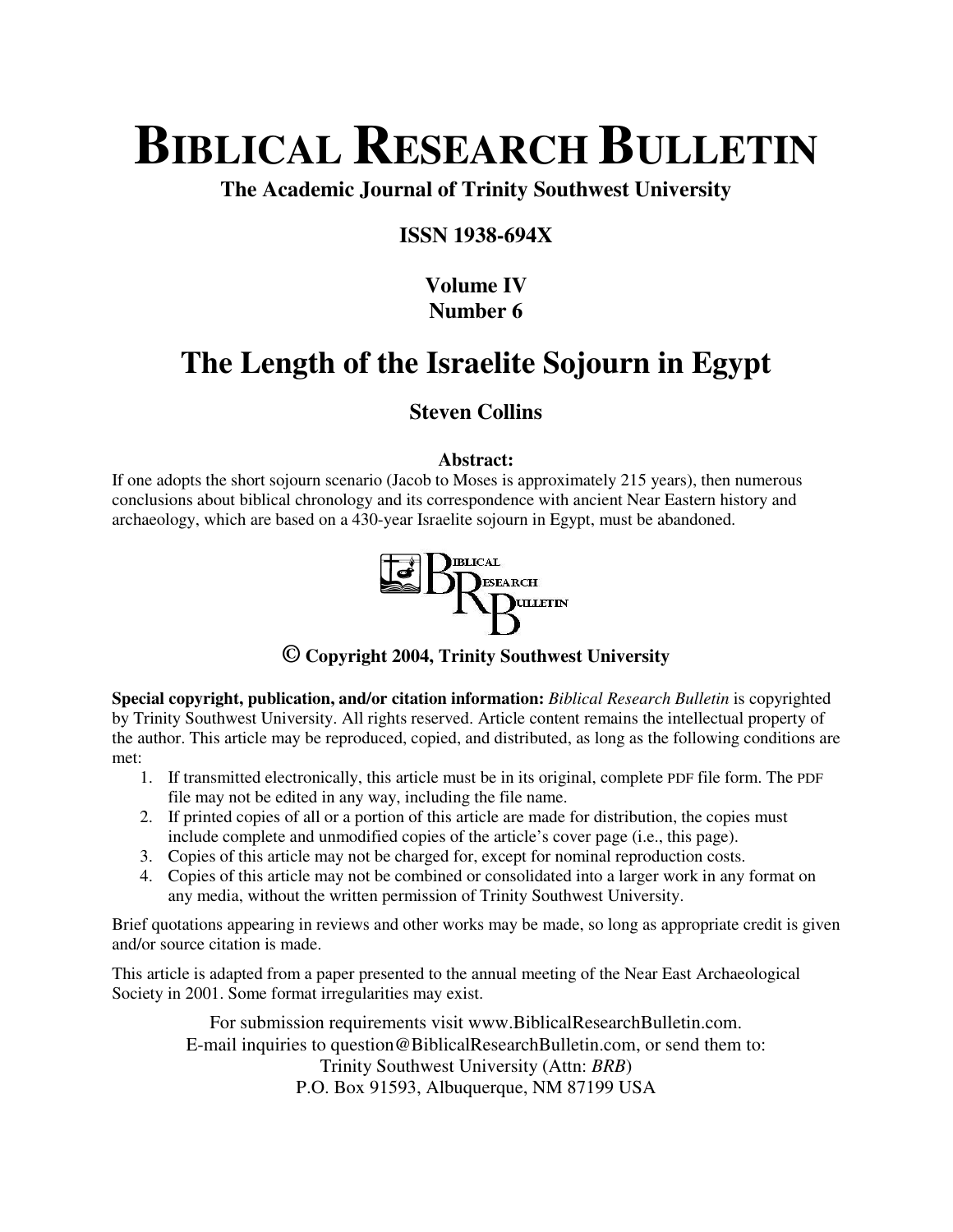# **The Length of the Israelite Sojourn in Egypt**

#### **Steven Collins**

Dean, College of Archaeology, Trinity Southwest University

The length of the Israelite sojourn in Egypt significantly impacts a number of key chronological issues. Among these issues are: (a) the timeframe and cultural context for the life of the Hebrew patriarch, Abraham; (b) the proposed identification of the Early Bronze Age cities of Bab edh-Dhra and Numeira with biblical Sodom and Gomorrah; (c) the identification of the Egyptian Dynasty during which Joseph served as vizier; (d) the placement of the Exodus events in either the Eighteenth or Nineteenth Dynasty of Egypt.

#### **WITNESSES TO A SHORT SOJOURN**

 $\overline{a}$ 

As much argumentation as I have examined relative to the length of the Israelite sojourn in Egypt, $<sup>1</sup>$  I am convinced that there is only one fragment of evidence—and that highly</sup> questionable—in support of a long (430-year) sojourn in Egypt, i.e., Exodus 12:40 in the Masoretic Text: "Now the length of time the Israelite people lived in Egypt was 430 years." Yet many conservative scholars, particularly evangelicals, cling to the 430 years of Exodus 12:40(MT) as if the evidence overwhelmingly favored it. But in fact, practically all other conceivable lines of evidence point to a short (215-year) sojourn in Egypt, clearly revealing that the reading of the Masoretic Text in Exodus 12:40 is the result of a scribal omission made sometime before or during the Middle Ages (ca. 1000 CE).

Other witnesses to the text of Exodus 12:40—namely, the Samaritan Pentateuch and the Septuagint (LXX)—attest to the following reading: "Now the length of time the Israelite people lived in Egypt and in Canaan was 430 years." Both the Alexandrian-Jewish chronographer, Demetrius (before 200 BCE) and the Jewish-Roman historian, Josephus ( $1<sup>st</sup>$  century CE) clearly support this reading of Exodus  $12:40$ .<sup>2</sup> Josephus writes that "[the Israelites] left Egypt....four hundred and thirty years after our forefather Abraham came into Canaan, but two hundred and

<sup>&</sup>lt;sup>1</sup> It is worth noting that scholars seem to use either a short or long Israelite sojourn in Egypt depending upon the needs of their particular theories, with but little critical analysis as to which length of sojourn is best supported by the evidence. For example, while K.A. Kitchen postulates a much-abbreviated timespan (on the order of 280 years or so) for the (literal) 480 years of Exodus 12:40 in order to accommodate his preference for a mid- $13<sup>th</sup>$  century BCE date for the Exodus, he readily adopts a long, 400plus-year Egyptian sojourn to avoid placing Joseph in the middle of the Eighteenth Dynasty where he obviously does not belong. See K.A. Kitchen, *The Bible in Its World* (Downers Grove: InterVarsity, 1978) 74-76.

B.G. Wood, who holds to an early, mid-15<sup>th</sup> century BCE Exodus date, assumes a long sojourn in Egypt because he needs to push the date of Abraham's entrance into Canaan as far back as possible to preserve some hope of identifying Bab edh-Dhra and Numeira as Sodom and Gomorrah. See B.G. Wood, "The Discovery of the Sin Cities of Sodom and Gomorrah," *BS* 12.3 (1999) 66-80. It is interesting to observe that this article includes a photograph of Dr. Wood standing next to an information sign placed at Bab edh-Dhra by the Jordanian Ministry of Tourism and Antiquities stating that the main (fortified) occupation of the town was destroyed about 2400 BCE toward the end of EB III, more than 300 years before the earliest possible date that Abraham and Lot could have entered Canaan.

In my opinion, the best treatment of the subject in support of the long Egyptian sojourn scenario is P.J. Ray, Jr., "The Duration of the Israelite Sojourn in Egypt," *BS* 17.2 (2004) 33-44. This is the revised version of an article that originally appeared in *AUSS* 24 (1986) 231-248.

<sup>2</sup> J. Finegan, *Handbook of Biblical Chronology*, rev. ed. (Peabody: Hendrickson, 1998) 204-205.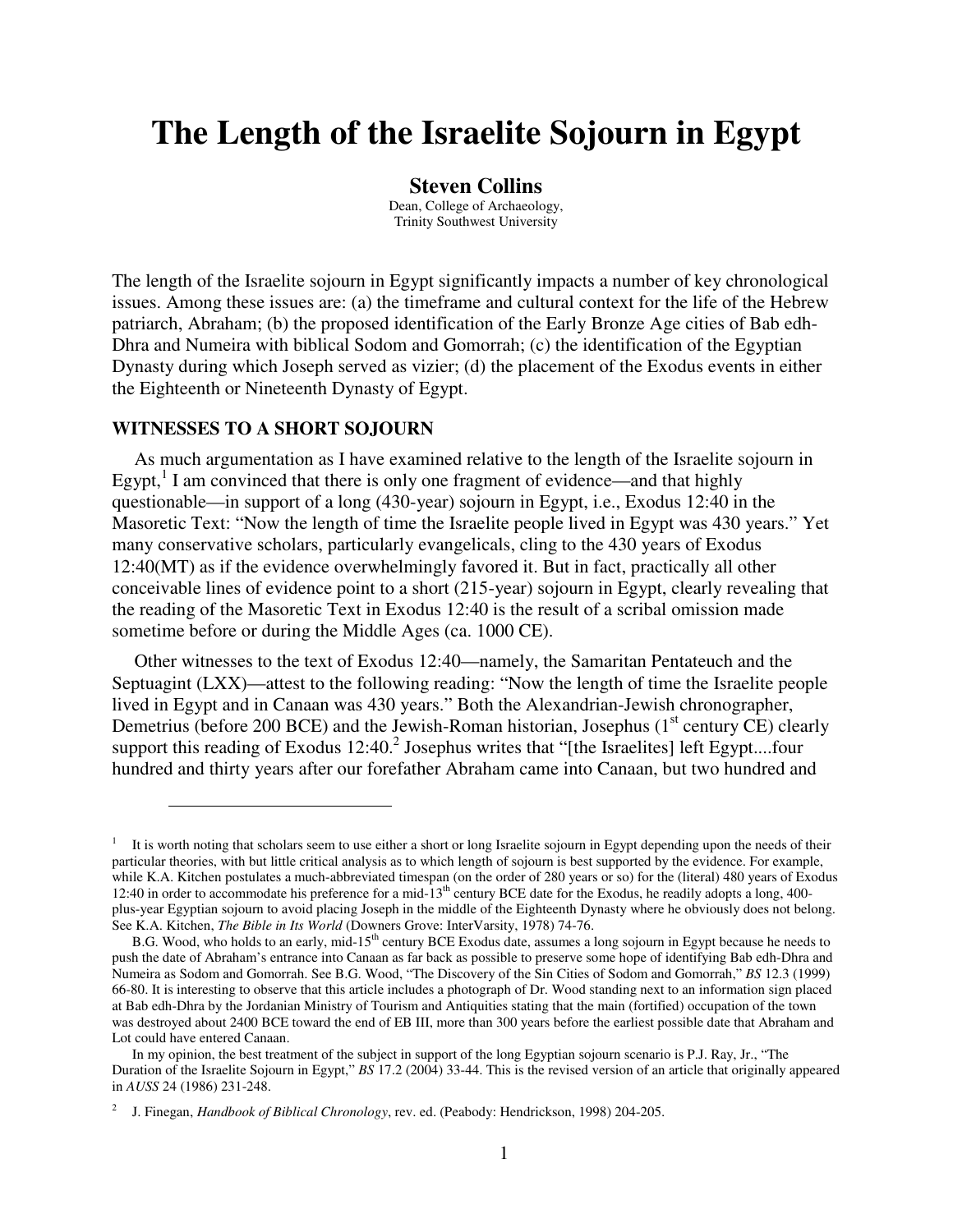fifteen years only after Jacob removed into Egypt."<sup>3</sup> Translator Whiston's footnote on this passage from Josephus is instructive:

Why our Masorete copy so groundlessly abridges this account in Exod. 12:40, as to ascribe 430 years to the sole peregrination of the Israelites in Egypt when it is clear even by that Masorete chronology elsewhere, as well as from the express text itself, in the Samaritan [Pentateuch], Septuagint and Josephus, that they sojourned in Egypt but half that time—and that by consequence, the other half of their peregrination was in the land of Canaan, before they came into Egypt—is hard to say.<sup>4</sup>

Even the apostle Paul in Galatians 3:17 supports a short Egyptian sojourn by affirming that from "the promises....spoken to Abraham" to the giving of the Mosaic Law, the total elapsed time was 430 years—again, 215 years in Canaan (Abraham to Jacob) and 215 years in Egypt (Jacob to Moses). From an historical point of view, Paul's commentary provides evidence for the state of the text of Exodus 12:40 in the mid-1<sup>st</sup> century CE, which included both locatives, Egypt and Canaan, as components of the Israelite sojourn. Further, to imply that Paul was only familiar with the LXX reading as a backdrop for Galatians 3:17 is ludicrous; Paul's extensive training as a "Hebrew of the Hebrews" (Philippians 3:4-6) would have certainly given him an intimate knowledge of the then-extant Hebrew text of Exodus.

Thus, from an evangelical point of view, only two distinct possibilities exist to account for Paul's clear support of a 430-year period from Abraham to Moses (= short sojourn in Egypt):

- (a) At the time Paul wrote Galatians, both the Hebrew and LXX texts of Exodus 12:40 read "in Egypt and Canaan....430 years," suggesting that the Hebrew textual tradition leading to the much later Masoretic Text suffered the omission of "Canaan" after the time of Paul (and probably much later).
- (b) If the variant readings of Exodus 12:40 existed in the  $1<sup>st</sup>$  century CE, then the Holy Spirit obviously inspired Paul to select the correct one, i.e., "in Egypt and Canaan....430 years."

When you add to these points the fact that the Masoretic genealogies from Abraham to Jacob and from Jacob to Moses fit best into two 215-year periods,<sup>5</sup> the best conclusion appears to discredit a long sojourn in Egypt. J. Finegan's gentle rejection of a long sojourn in Egypt is more than kind,<sup>6</sup> for an application of even the most basic logic to the available data explodes the notion that the Israelites were in Egypt for 430 years.

#### **OBJECTIONS TO A SHORT SOJOURN**

Just to be fair, though, I want to deal with a handful of issues brought up by J.P. Ray in his defense of the longer sojourn scenario (see the publication information in footnote 133). He certainly understands the points in favor of a short sojourn, but dismisses it in favor of the 430 year sojourn for several reasons. I will answer each in turn.

 $\overline{a}$ 

6 Ibid.

<sup>3</sup> Flavius Josephus, *The Antiquities of the Jews* (2.15.2) in *The Works of Josephus: New Updated Edition*, tr. by W. Whiston (Peabody: Hendrickson, 1987) 74-75.

<sup>4</sup> See translator Whiston's footnote on Josephus, *Antiquities* (2.15.2) 75.

<sup>5</sup> Finegan, *Chronology* 203-206.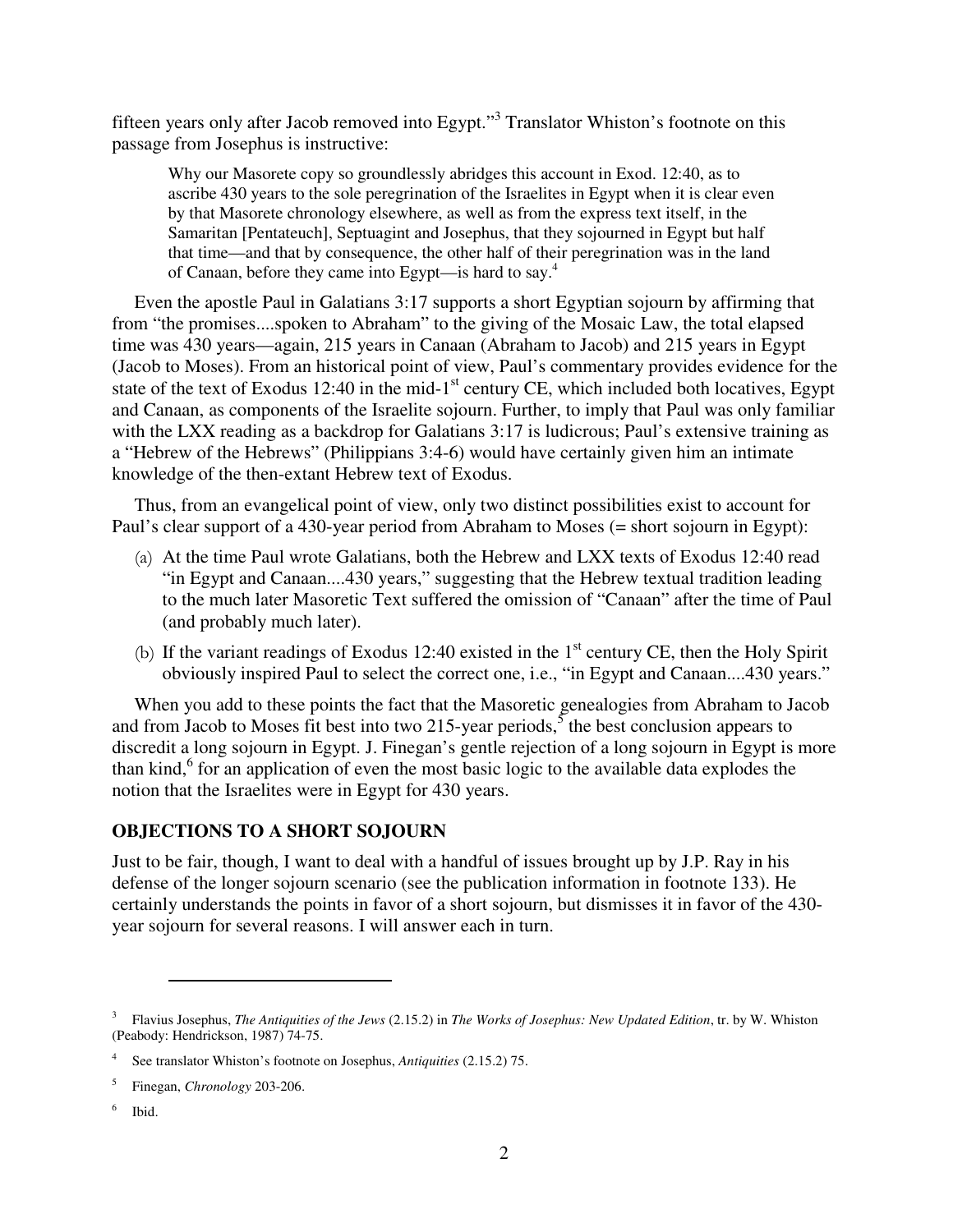First, he suggests that possibly since the time of the LXX  $(3<sup>rd</sup>$  century BCE) "there has been a tradition that the 430 years in Exodus 12:40…represent only 215 years of actual years of Israelite sojourn in Egypt, with the other 215 years representing the sojourn in Canaan." But such a take is slanted toward his view, as if the short sojourn idea were simply an "alternate" tradition to the longer one. Realistically, the long sojourn tradition seems to be purely a late idea spawned by a scribal error leading to the reading of Exodus 12:40 in the MT. Who held to a long sojourn before that? Not many, as far as I can tell.

Second, Ray suggests that Josephus "provides a divided testimony." In spite of the fact that Josephus is so adamant about the short sojourn in his *Antiquities* (2.15.2), with his *Contra Apion* (1.14) giving full support to this, Ray cites another passage in *Antiquities* (2.9.1) that, in his opinion, seems to support the MT: "And four hundred years did they spend under these afflictions..." Clearly this reflects the 400 years of Genesis 15:13 and might seem to suggest a 400-year sojourn, but not necessarily; Josephus may merely be skimming over the issue with the precision of the Genesis passage oversimplified or ignored (see the next paragraph). But just as Genesis 15:13 must be understood in the light of other biblical texts, such as Exodus 12:40 (LXX) and Galatians 3:17, so the *Antiquities* 2.9.1 passage should be understood in the light of the *Antiquities* 2.15.2 passage which, for Josephus, is definitive on the issue. In the same paragraph, Ray points out that even Rabbinic tradition supports a short Egyptian sojourn, citing *Seder 'Ôlām* ( $2^{nd}$  century) and Rashi ( $11^{th}$  century), suggesting also that the Midrash is vague on the issue. So, nothing here really favors the long sojourn.

Third, Ray attempts to sell the idea that the "NT also appears to be divided on the subject." But I would respond, Appears divided to whom? He cites Acts 7:6-7 and 13:17-20. But the Acts 7 passage deals with Genesis 15:13, not Exodus 12:40. Genesis 15:13 says, "Then Yahweh said to him, 'Know for certain that your descendants will be strangers in a country not their own, and they will be enslaved and mistreated four hundred years.'" The meaning is not vague here. The descendants of Abraham would have two things happen during a period of 400 years: (a) they would be strangers in a country not their own (Canaan!), and (b) they would be enslaved and mistreated (in Egypt!). Where is the long Egyptian sojourn? The Acts 13 passage says, "The God of the people of Israel chose our fathers; he made the people prosper during their stay in Egypt, with mighty power he led them out of that country, he endured their conduct for about forty years in the desert, he overthrew seven nations in Canaan and gave their land to his people as their inheritance. All this took about 450 years. After this, God gave them judges until the time of Samuel the prophet."

Let us analyze this…Over a period of 450 years God did several things: (a) he chose our fathers (the Hebrew Patriarchs), (b) he made them prosper in Egypt, (c) he led them out of Egypt, (d) he put up with them in the wilderness, and (e) he overthrew the nations in Canaan and gave that land to the Israelites. There is absolutely nothing here demanding a long sojourn in Egypt, especially if the "fathers" included Abraham. The Apostle Paul's statement in Galatians 3:17 is *the* definitive New Testament passage on the issue. And Ray agrees that Paul follows the LXX rendering of Exodus 12:40! The New Testament is not divided on the issue at all—it is a short (215-year) Israelite sojourn in Egypt all the way.

Fourth, he attempts to show a division on the issue among the Ante-Nicene Fathers, namely Tertullian (short sojourn) and Hippolytus (long sojourn). But the argument for a long sojourn here is not compelling and derives no final conclusion.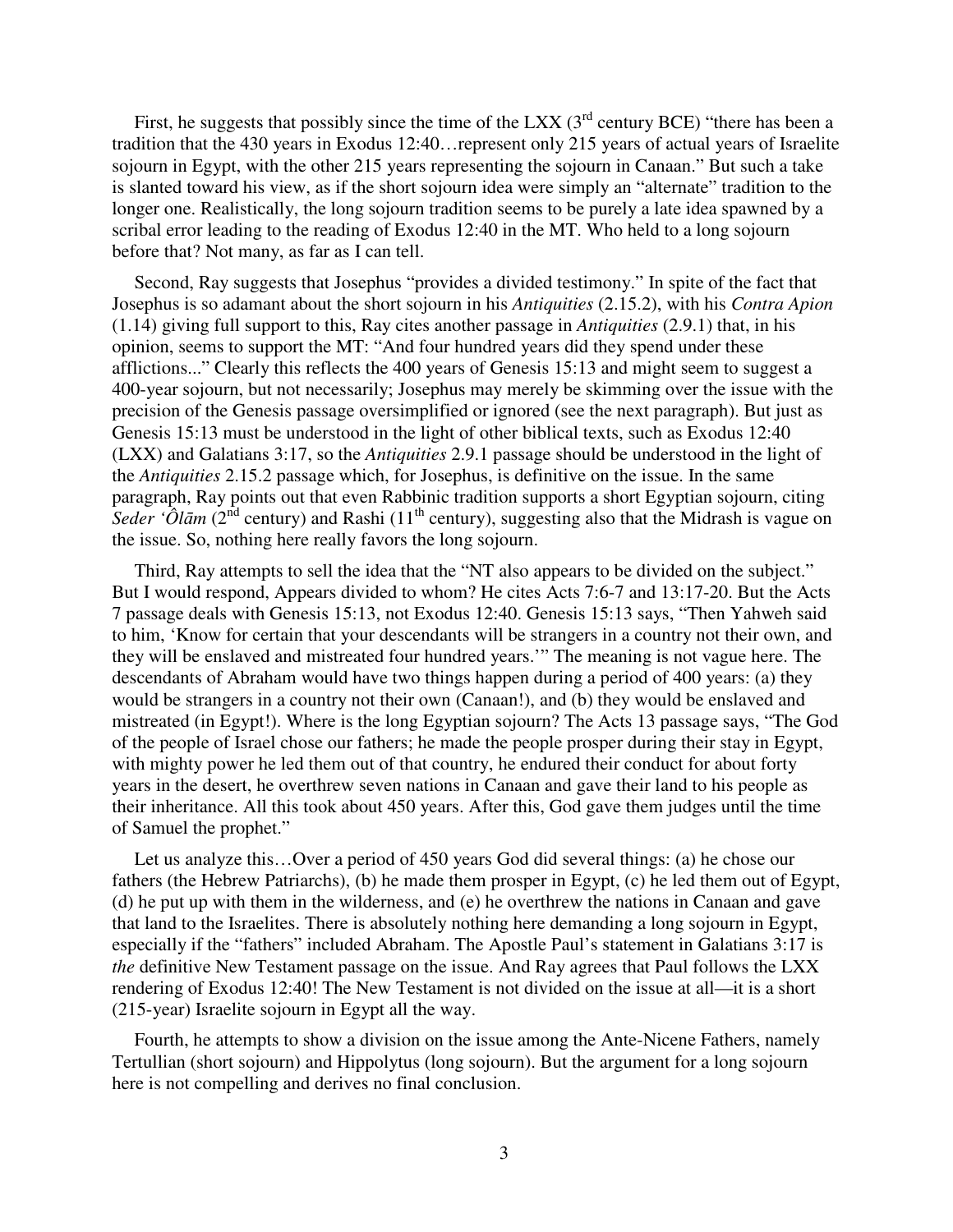Fifth, Ray states that "the majority of ancient texts lend support to the long chronology (for the sojourn in Egypt alone). While this fact does not, of course, provide conclusive support for that chronology, it does indicate a direction of probability as to the original." However, Ray's use of the term "conclusive support" is terribly misleading. There is no line of reasoning that justifies the use of the term "conclusive" as a description of the evidence for a long sojourn chronology, even if tempered by a carefully placed negative disclaimer. To jump from that to the conclusion "it does indicate a direction of probability as to the original" is simply unwarranted.

The balance of Ray's argumentation is, frankly, insignificant. He simply attempts to rationalize what more clearly fits a short sojourn scenario. To be willing to argue in favor of this position, long sojourn supporters like Ray must have something else at stake that they desire to preserve at the expense of better logic and evidence. Indeed the following four ideas are what they generally want to hang onto, but these four ideas must be dismissed if one adopts a short Egyptian sojourn.

#### **FOUR IDEAS THAT EVAPORATE WITH A SHORT EGYPTIAN SOJOURN**

If one adopts the short sojourn scenario (Jacob to Moses is approximately 215 years), then numerous conclusions about biblical chronology and its correspondence with ancient Near Eastern history and archaeology, which are based on a 430-year Israelite sojourn in Egypt, must be abandoned. Four significant ones are as follows:

- 1. *The placement of Abraham in the Intermediate Bronze Age (2350-2000 BCE; formerly Early Bronze IV and Middle Bronze I)*. 7 If the Exodus occurred about 1446 BCE (based on the Masoretic Text of 1 Kings 6:1) or 1406 BCE (based on the LXX rendering of 1 Kings 6:1), then the earliest possible date for the entrance of Abraham into Canaan 430 years earlier would be the first half of the 19<sup>th</sup> nineteenth century BCE, which, by any stretch of the imagination, was well into Middle Bronze Age. Thus, the idea so popular with evangelical scholars—that Abraham lived in the Intermediate Bronze Age—should be abandoned. Abraham was a resident of Canaan during the prosperous Middle Bronze Age [Middle Bronze I (2000-1800 BCE) or II (1800-1600 BCE)].
- 2. *The identification of Bab edh-Dhra and Numeira as Sodom and Gomorrah*.<sup>8</sup> There have been numerous recent attempts to equate the Jordanian sites of Bab edh-Dhra and Numeira with the Sodom and Gomorrah of Genesis 13ff. The biblical stories involving the "cities of the plain," including these two infamous locations, occurred in the days of Abraham and Lot. Since Sodom and Gomorrah were contemporaneous with these two patriarchs, then those sites must have been occupied and thriving during Middle Bronze Age, the correct chronological placement of Abraham in Canaan. But since both Bab edh-Dhra and Numeira were destroyed toward the end of Early Bronze Age, no later than

 $\overline{a}$ 

<sup>7</sup> The problem is not that most scholars try to place Abraham earlier than the Middle Bronze Age; they generally do not. It is simply that the long Israelite sojourn in Egypt assumed by some scholars forces the patriarch into the latter half of the Intermediate Bronze Age which is a considerably different cultural picture than the more stable and prosperous MB IIA (now MB I in many chronologies). Projecting an accurate historical/cultural context for Abraham depends on a more precise chronological placement. If the Egyptian sojourn of the Israelites is actually on the order of 215 years as the bulk of the evidence suggests, then there is no point in discussing Abraham in the light of Mesopotamian, Syrian, and Canaanite socio-cultural contexts earlier than MB IIA.

<sup>8</sup> Attempts to identify Bab edh-Dhra and Numeira as Sodom and Gomorrah abound in the recent literature. See B.G. Wood's recent *BS* article titled "The Discovery of the Sin Cities of Sodom and Gomorrah" for a good range of bibliographical references.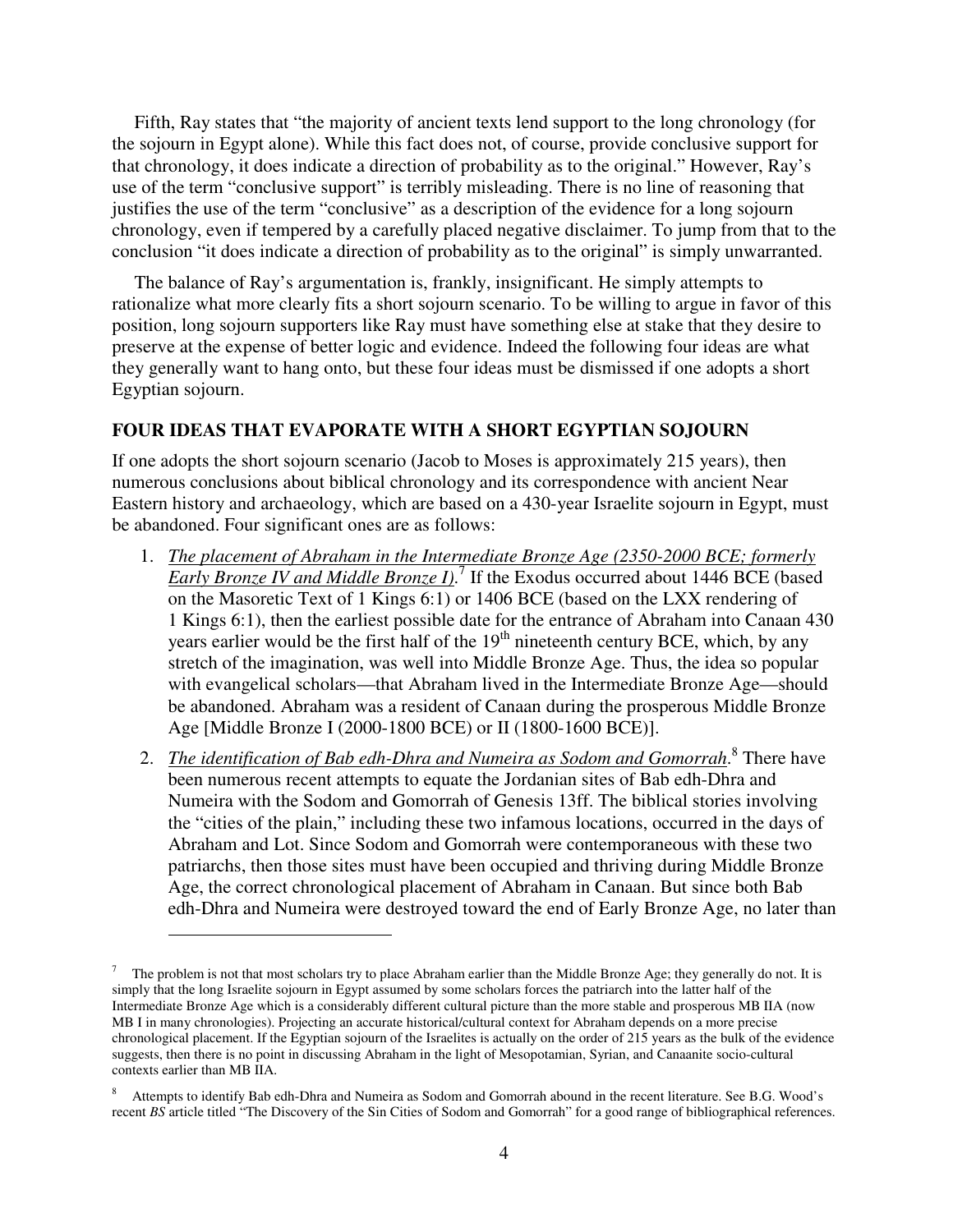2200 BCE (probably earlier), $9$  they cannot remotely be associated with the careers of Abraham and Lot.<sup>10</sup> Furthermore, the biblical text tells us that Sodom was a walled town, for "Lot was sitting in the gateway of the city [Sodom]" (Genesis 19:1). Excavations at Bab edh-Dhra—the site most often identified as Sodom—reveal that its final walled phase was destroyed about 2400 BCE, toward the end of Early Bronze III.<sup>11</sup> The subsequent phase was an open settlement destroyed about 2200 BCE. After that, the site was abandoned. Thus, because both Bab edh-Dhra and Numeira were destroyed from three to five hundred years before Abraham entered Canaan, there is no hope of associating him with those Early Bronze Age towns. (Even if you assign to Abraham the earliest possible date for entering Canaan, say, about 2100 BCE, he would still arrive in the land three hundred years after the walled town of Bab edh-Dhra was destroyed.) Obviously, Sodom and Gomorrah remain unidentified (but would likely be located north of the Dead Sea according to the biblical geography<sup>12</sup>).

- 3. *Joseph served as vizier of Egypt during the latter part of the Middle Kingdom (2000-1786 BCE*).<sup>13</sup> If Jacob's entrance into Egypt occurred approximately 215 years before the Exodus—as the bulk of the evidence suggests—then, given a mid-15<sup>th</sup> century BCE date for the Exodus events, Joseph served as Egyptian vizier no earlier than the early- to mid-17<sup>th</sup>century BCE, squarely in the middle of Egypt's Second Intermediate Period (ca. 1786-1570 BCE). Thus, Joseph's Egyptian career did not take place during the Middle Kingdom, as some scholars insist, but during the Hyksos Period when Semitic Asiatics from Canaan ruled Lower Egypt. While many scholars are convinced that the Hyksos Period is indeed the best context for Joseph based on socio-cultural data, $14$  the fact of a short Egyptian sojourn for the Israelites rules out, on very solid chronological grounds, any earlier placement.
- 4. *The Exodus occurred during the reign of Rameses II around 1270-1250 BCE*. 15 Advocates of a late  $(13<sup>th</sup>$  century BCE) date for the Exodus traditionally opt for a long (430-year) Israelite sojourn in Egypt. But they do so in violation of their own "logic," which treats the 480 (MT)/440 (LXX) years of 1 Kings 6:1 as a hyperbolic figure signifying twelve generations,<sup>16</sup> allowing them to shorten that time period enough to place the Exodus in the 13<sup>th</sup> century BCE. If, as they say, the 480-year figure of 1 Kings

 $\overline{a}$ 

<sup>9</sup> R.T. Schaub, "Bab edh-Dhra'," *NEAEHL*, vol. 1, E. Stern, ed. (Jerusalem and New York: Israel Exploration Society and Carta; Simon and Schuster, 1993) 130-136. See also M.D. Coogan, "Numeira 1981," *BASOR* 255 (1984) 75-81.

 $10$  Using a long, 430-year Israelite sojourn in Egypt, the earliest possible date for the birth of Abraham is about 2166 BCE, placing him in Canaan about a century later. See Finegan, *Chronology* 202.

 $11$  Schaub, "Bab edh-Dhra" 130-136.

<sup>12</sup> See S. Collins, "The Geography of the Cities of the Plain," *Biblical Research Bulletin* II.1 (2002).

<sup>&</sup>lt;sup>13</sup> Since most advocates of an early,  $15<sup>th</sup>$ -century BCE date for the Exodus seem uncritically to assume a long, 430-year sojourn in Egypt, Joseph invariably winds up in the latter part of Egypt's Middle Kingdom, usually in the Twelfth Dynasty. See C.F. Aling, *Egypt and Bible History* (Grand Rapids: Baker, 1981).

<sup>14</sup> See discussions in Kitchen, *Bible in Its World* 74; J.K. Hoffmeier, *Israel in Egypt: The Evidence for the Authenticity of the Exodus Tradition* (New York/Oxford: Oxford U., 1996) 77-106; and Finegan, *Chronology* 213-224.

<sup>15</sup> See discussions in Kitchen, *Bible in Its World* 75-91; K.A. Kitchen, *Pharaoh Triumphant: The Life and Times of Ramesses II* (Warminster: Aris and Phillips, 1982) 70-71; and Hoffmeier, *Israel in Egypt* 107-163.

<sup>16</sup> See the discussions in Hoffmeier, *Israel in Egypt* 122-126, and Finegan, *Chronology* 224-245.